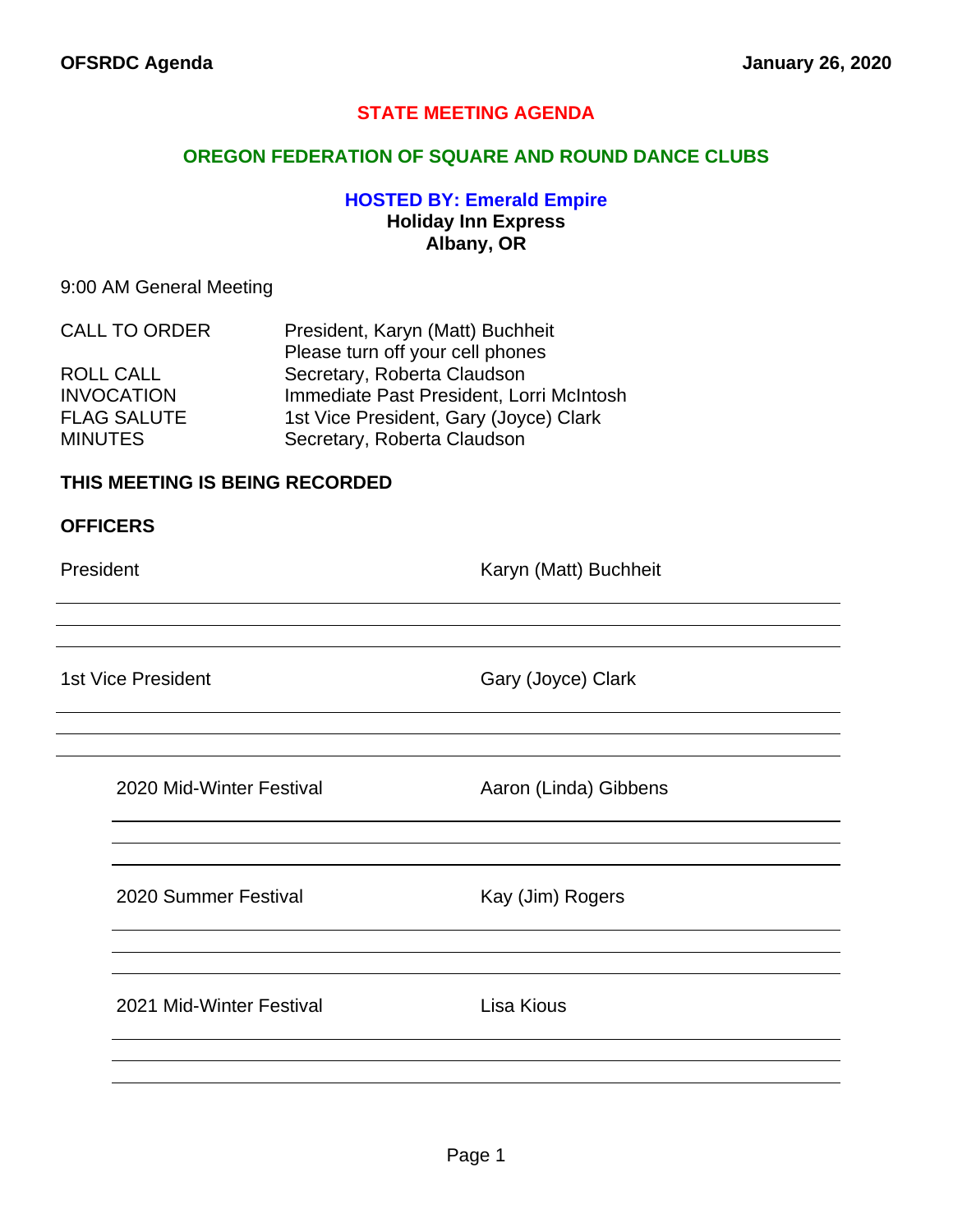|           | <b>Oregon Federation News</b> | Tim (Kathy) Roberts    |
|-----------|-------------------------------|------------------------|
|           |                               |                        |
|           | 2nd Vice President            | Tim Keck (Tami Helms)  |
|           |                               |                        |
| Secretary |                               | Roberta Claudson       |
|           |                               |                        |
| Treasurer |                               | Marilyn (Ron) Schmit   |
|           |                               |                        |
|           | Membership                    | <b>Denny Fullerton</b> |
|           |                               |                        |
|           | Insurance                     | Marilyn (Ron) Schmit   |
|           |                               |                        |
|           | <b>Past President</b>         | Lorri McIntosh         |
|           |                               |                        |
|           | <b>APPOINTED OFFICERS</b>     |                        |
|           | Parliamentatian               | Tim (Kathy) Roberts    |
|           |                               |                        |
|           | <b>Education/Publicity</b>    | Kathy (Tim) Roberts    |
|           |                               |                        |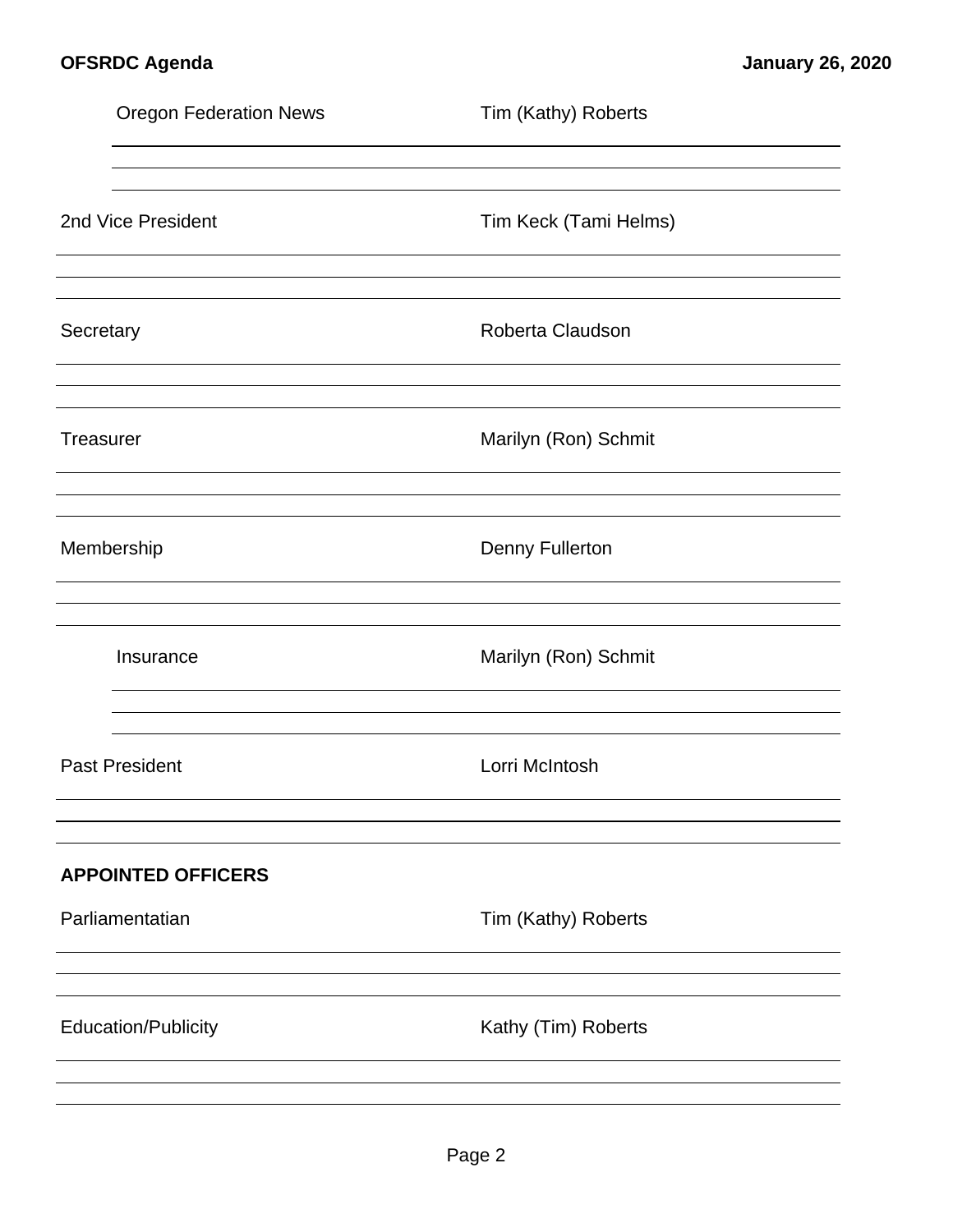| Marilyn (Ron) Schmit               |
|------------------------------------|
|                                    |
| <b>Ralph Lambert</b>               |
| <b>Thomas Buchheit</b>             |
| Tami Helms (Tim Keck)              |
| Tami Helms (Tim Keck)              |
| <b>Terry Halley (Betty Chipps)</b> |
| Tim (Kathy) Roberts                |
| Marilyn (Ron) Schmit               |
| Tim (Kathy) Roberts                |
|                                    |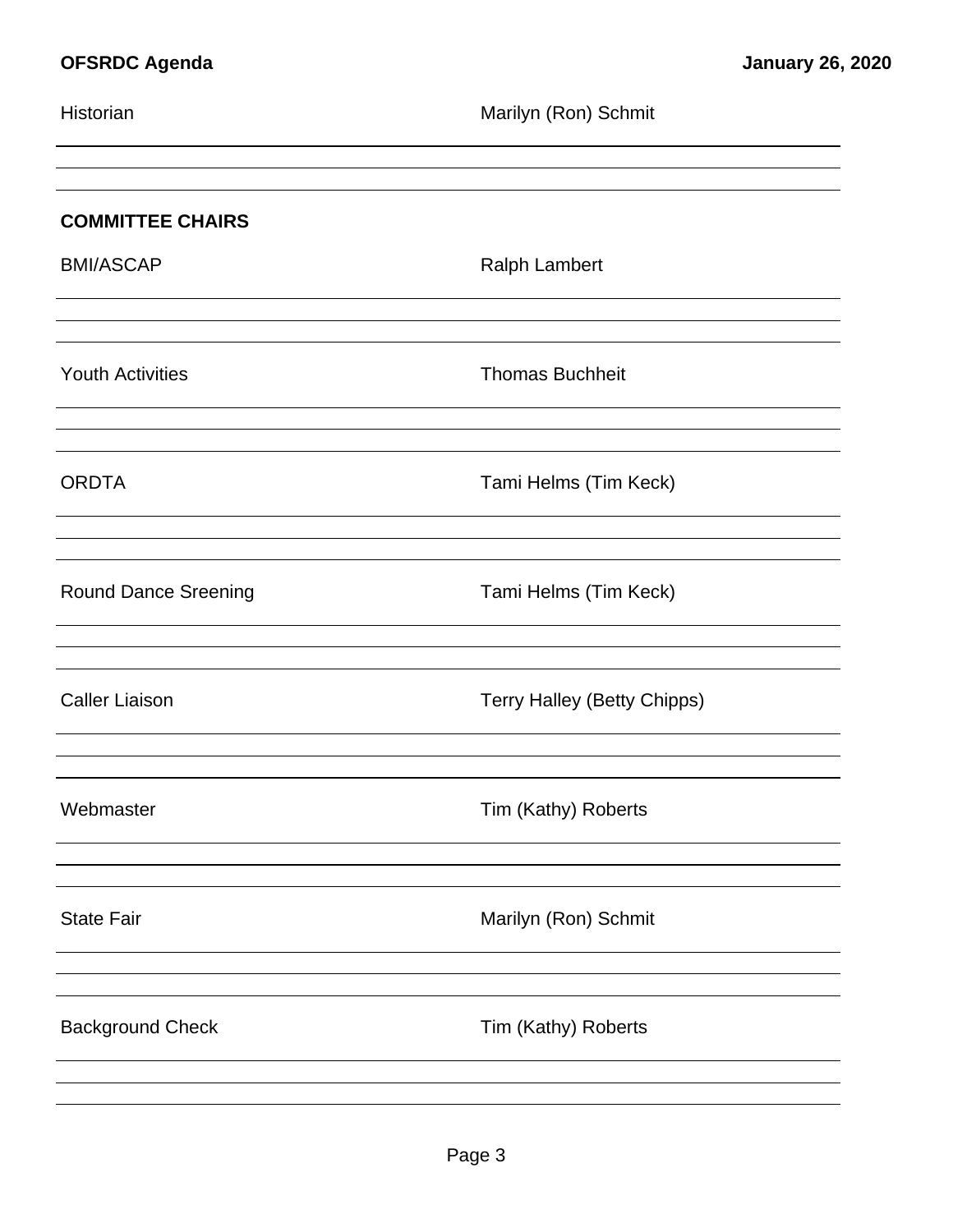# **OFSRDC Agenda January 26, 2020**

## **OLD BUSINESS**

| Α.                            | Continuation of 2021 Summer Festival proposal |                        |  |  |  |
|-------------------------------|-----------------------------------------------|------------------------|--|--|--|
| B.                            |                                               |                        |  |  |  |
| <b>RECESS</b>                 |                                               |                        |  |  |  |
| <b>NEW BUSINESS</b>           |                                               |                        |  |  |  |
| А.                            |                                               |                        |  |  |  |
|                               |                                               |                        |  |  |  |
| <b>DELEGATES</b>              |                                               |                        |  |  |  |
| <b>Blue Mountains Council</b> |                                               | David (Sally) Stutzman |  |  |  |
|                               |                                               |                        |  |  |  |
| <b>Central Oregon Council</b> |                                               | Mark McDonald          |  |  |  |
| <b>Emerald Empire Council</b> |                                               | Zola (Ray) Jones       |  |  |  |
|                               |                                               |                        |  |  |  |
| Interstate Highlanders        |                                               | Cece (Sarge) Glidewell |  |  |  |
|                               |                                               |                        |  |  |  |
| Mid-Willamette Area           |                                               | Julia Buchheit         |  |  |  |
|                               |                                               |                        |  |  |  |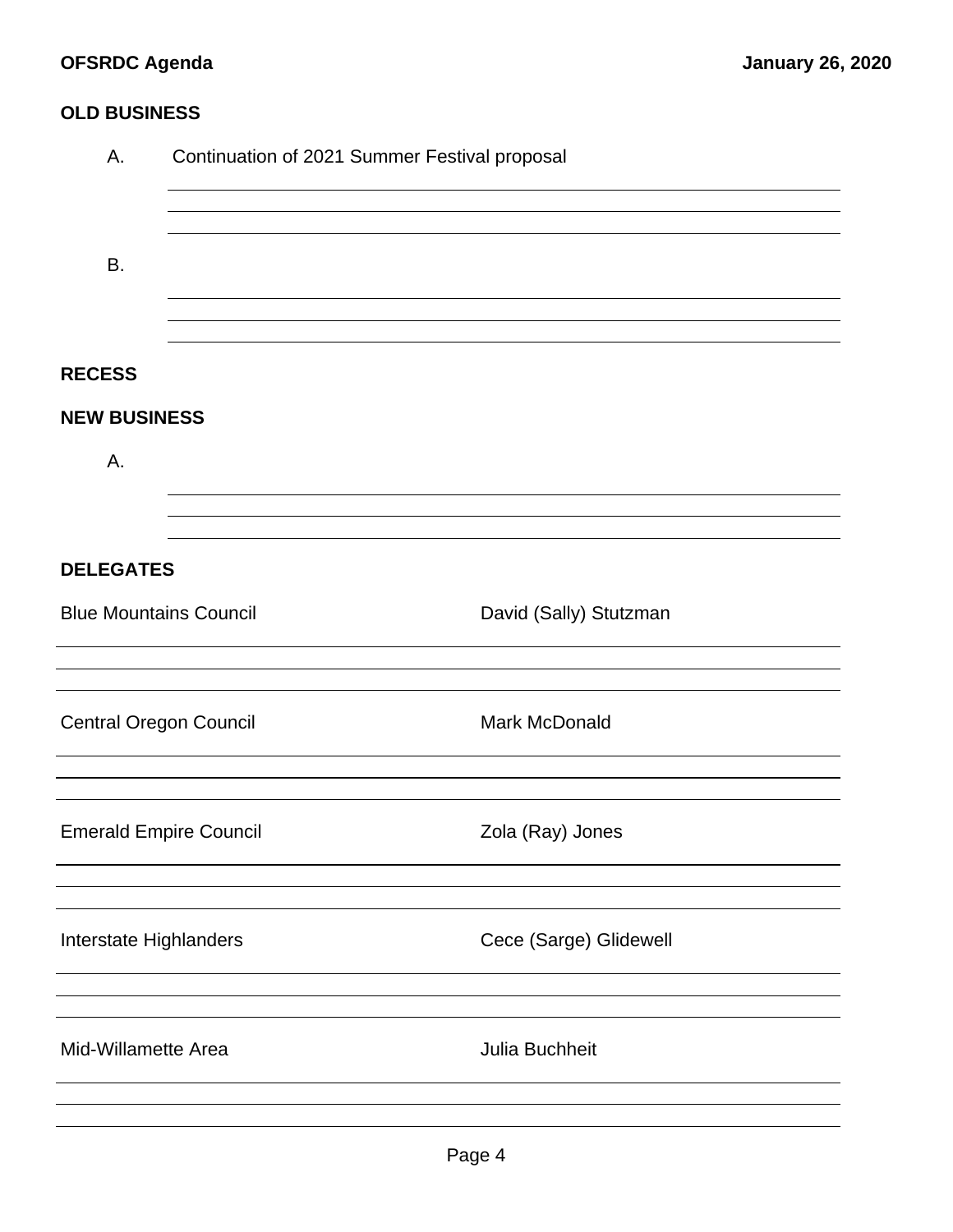# **OFSRDC Agenda January 26, 2020**

| <b>Portland Area Council</b>       | <b>Betty Chipps</b>  |
|------------------------------------|----------------------|
|                                    |                      |
| Rogue-Sis-Q Council                | <b>Blake Smith</b>   |
|                                    |                      |
| South Coast Council                | Pat (Cherie) Cox     |
|                                    |                      |
| <b>Tualatin Valley Council</b>     | Josie Rosenbury      |
|                                    |                      |
| Umpqua Area Council                | <b>Gabriel Smith</b> |
|                                    |                      |
| <b>ACTIVE GOODWILL AMBASSADORS</b> |                      |
| Lee & Barbi Ashwill                |                      |
|                                    |                      |
| Rikki Lobato                       |                      |
|                                    |                      |
|                                    |                      |
| <b>GOOD OF THE ORDER</b>           |                      |
| <b>NEXT SCHEDULED MEETING</b>      |                      |

Sunday, April 26, 2020, 9:00 AM IOOF Hall Klamath Falls